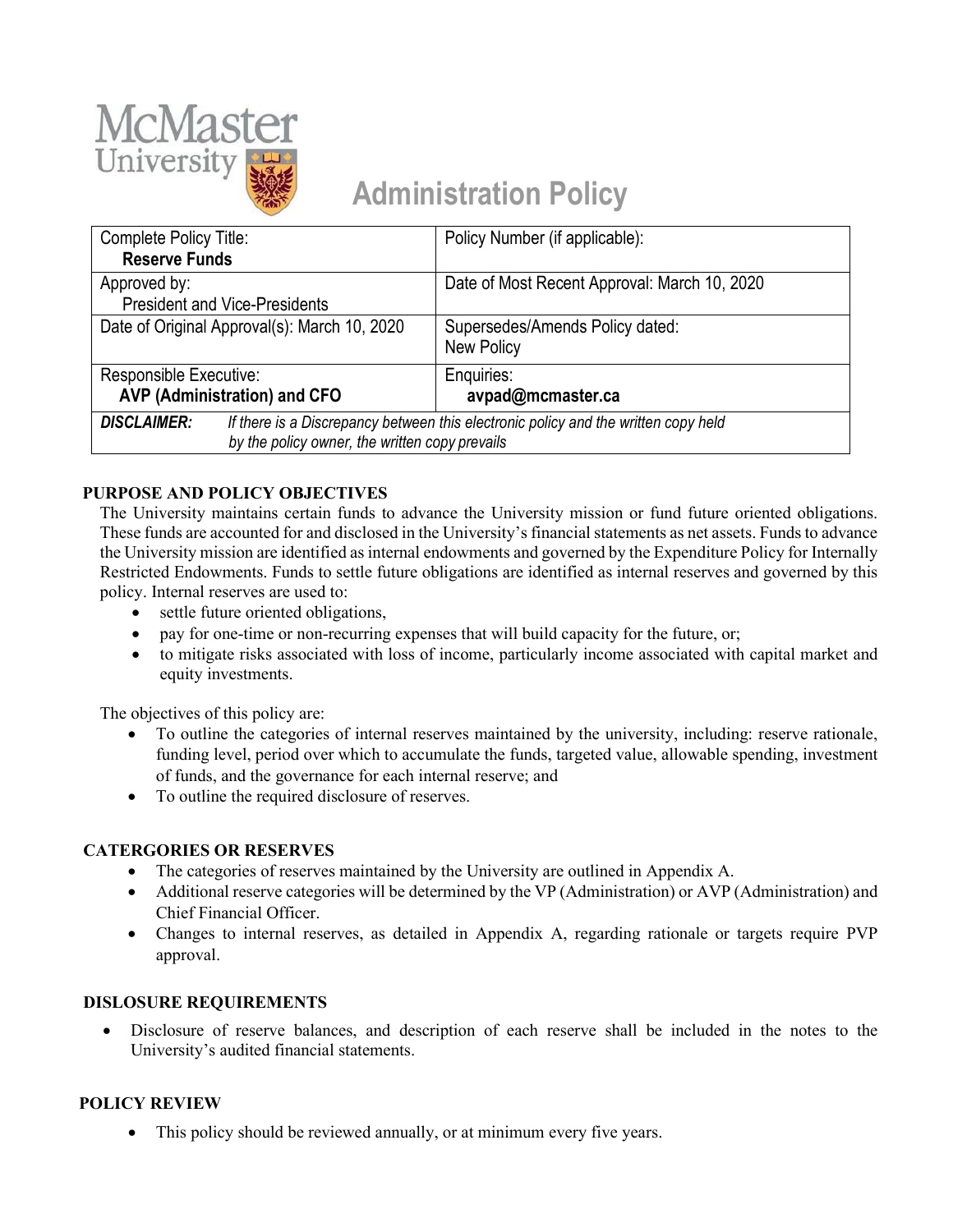**Appendix A**

| <b>Reserve Balance</b><br>April 30, 2021                                                                 | <b>Rationale and purpose</b>                                                                                                                                                                                               | Period to fund                         | <b>Reserve Target or</b><br><b>Target Range</b>                                                                                                      | <b>Allowable Spending</b>                                                                                                                                                                        | <b>Investment of funds</b>                                          | <b>Management Oversight</b>                                                                            |
|----------------------------------------------------------------------------------------------------------|----------------------------------------------------------------------------------------------------------------------------------------------------------------------------------------------------------------------------|----------------------------------------|------------------------------------------------------------------------------------------------------------------------------------------------------|--------------------------------------------------------------------------------------------------------------------------------------------------------------------------------------------------|---------------------------------------------------------------------|--------------------------------------------------------------------------------------------------------|
| <b>Unexpended department</b><br>and ancillary carry<br>forwards<br>\$194.1 million                       | Surpluses from operations<br>to protect departments<br>against possible adverse<br>circumstances, and/or to<br>allow departments to save<br>for one-time expenses.                                                         | <b>Envelope Manager</b><br>discretion  | Total unexpended<br>department carry<br>forwards approximate<br>one $(1)$ to four $(4)$<br>months of total<br>operating fund<br>expenditures.        | As approved by Budget<br>Committee, subject to the<br>authority of Senior Officers<br>under the Operating and<br>Ancillary Budgets Policy.                                                       | Cash and short-term<br>investments pool                             | <b>Budget Committee</b><br>approves planned spending<br>by Envelope Managers in<br>budget submissions. |
|                                                                                                          |                                                                                                                                                                                                                            |                                        | Target Range:<br>\$64.7 - \$258.7 million                                                                                                            |                                                                                                                                                                                                  |                                                                     |                                                                                                        |
| <b>Facilities Services</b><br>projects<br>\$134.5 million                                                | Holding accounts for<br>temporarily unspent funds<br>related to construction<br>projects in progress.                                                                                                                      | Duration of<br>construction of project | Capital project<br>contributions.<br>Targets are project<br>dependent                                                                                | Spending only once approved in<br>accordance with Execution of<br>Instruments. If negligible surplus<br>remains at project completion<br>funds are generally returned to<br>the funding sources. | Cash and short-term<br>investments                                  | Capital fund procedures.                                                                               |
| Specific purpose reserve<br>\$99.7 million                                                               | Funds to mitigate risks<br>associated with volatility in<br>income from investments in<br>the Long-Term Investment<br>pool and protect spending<br>needs associated with<br>scholarships, bursaries and<br>chair salaries. | 1-3 years                              | Approximately 5% to<br>15% of total<br>consolidated expenses<br>less consolidated<br>employee benefits.<br>Target Range:<br>\$46.3 - \$138.9 million | Funds in excess of 5% may be<br>transferred to other reserves<br>under target upon<br>recommendation of the AVP<br>(Administration) & CFO and<br>approved of the VP<br>(Administration).         | Cash and short-term<br>investments and long-term<br>investment pool | VP (Administration) $\&$<br>AVP (Administration) $\&$<br>CFO.                                          |
| Net capital reserves<br>(strategic) and internally<br>financed capital projects<br>\$6.9 million deficit | Funds for capital projects<br>and confirmed by<br>governance approvals.                                                                                                                                                    | Varies by project                      | As approved by project<br>in accordance with<br>Execution of<br>Instruments policy.<br>Target: balance by 2030                                       | Only where approved, by project,<br>in accordance with Execution of<br>Instruments policy.                                                                                                       | Cash and short-term<br>investments and long-term<br>investment pool | In accordance with<br><b>Execution of Instruments</b><br>policy.                                       |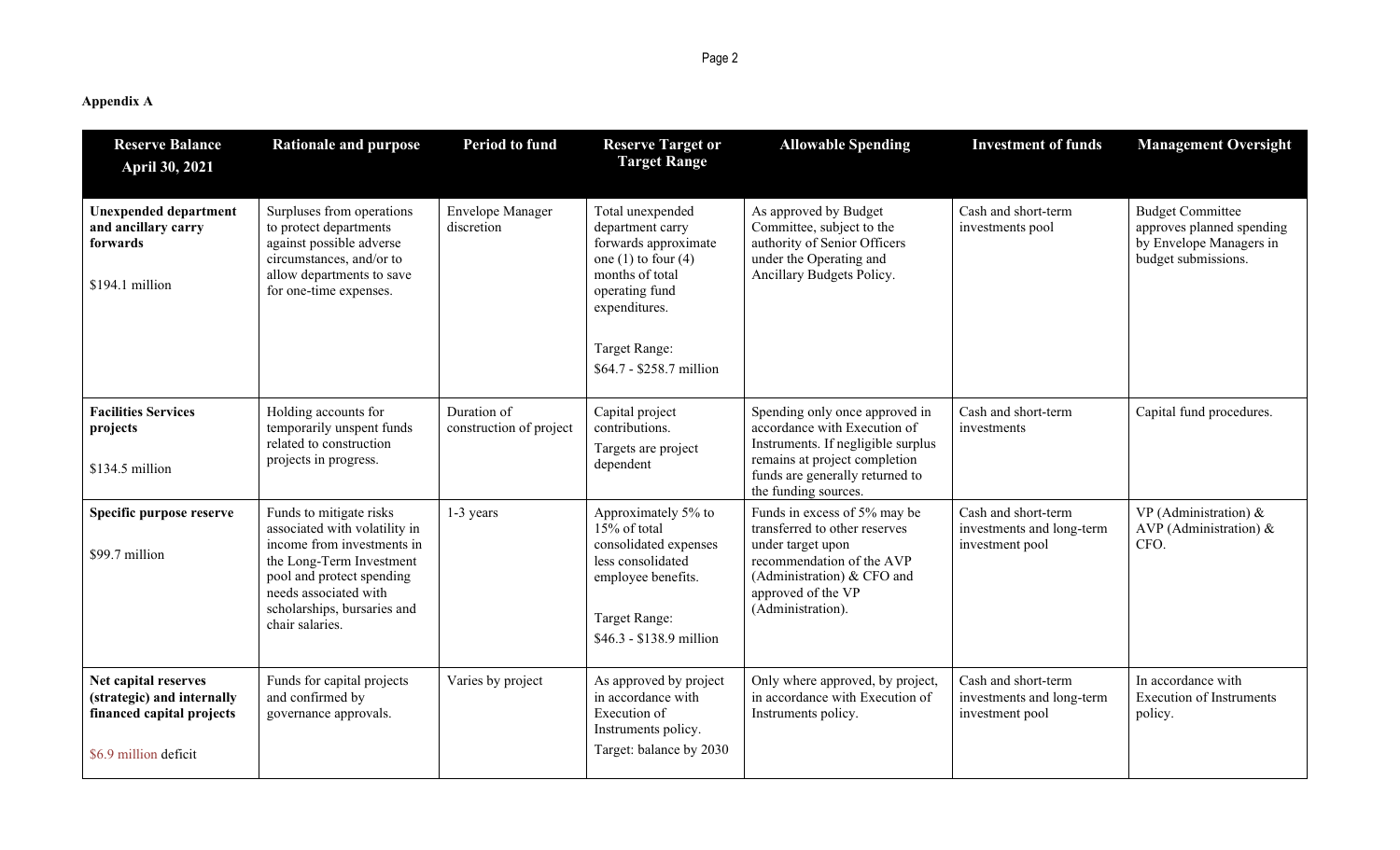|                                                   | Page 3                                                                                                                                                          |                                                                                                                              |                                                                                                                                                                               |                                                                                                                                                                                                                   |                                    |                                                                                                                                                                                  |  |
|---------------------------------------------------|-----------------------------------------------------------------------------------------------------------------------------------------------------------------|------------------------------------------------------------------------------------------------------------------------------|-------------------------------------------------------------------------------------------------------------------------------------------------------------------------------|-------------------------------------------------------------------------------------------------------------------------------------------------------------------------------------------------------------------|------------------------------------|----------------------------------------------------------------------------------------------------------------------------------------------------------------------------------|--|
| <b>Reserve Balance</b><br>April 30, 2021          | <b>Rationale and purpose</b>                                                                                                                                    | <b>Period to fund</b>                                                                                                        | <b>Reserve Target or</b><br><b>Target Range</b>                                                                                                                               | <b>Allowable Spending</b>                                                                                                                                                                                         | <b>Investment of funds</b>         | <b>Management Oversight</b>                                                                                                                                                      |  |
| Debt repayment sinking<br>funds<br>\$42.9 million | Funds set aside to settle<br>bullet repayments of long-<br>term bonds.                                                                                          | Duration of the bonds:<br>\$120 million maturing<br>2052 and \$120<br>million maturing 2065                                  | Full funding of bullet<br>payment(s) by due date.<br>2052 \$120 million<br>2065 \$120 million                                                                                 | Only where a sinking fund<br>balance exceeds total bullet<br>repayment or where the<br>University has sufficient funding<br>and approves early settlement of<br>a bond via defeasance.                            | Long-term investment pool          | The Planning and<br>Resources Committee, in<br>accordance with the Debt<br>Management Policy,<br>reviews the adequacy of the<br>sinking funds annually.                          |  |
| <b>Research reserves</b><br>\$55.3 million        | Internal funds specifically<br>to fund research operations,<br>facilities and projects.                                                                         | Principal Investigator<br>discretion                                                                                         | As approved by project<br>in accordance with<br>Execution of<br>Instruments and<br>Internally Sponsored<br>Research Accounts<br>policies.<br>Target: $>$ \$0                  | In accordance with the Execution<br>of Instruments policy.                                                                                                                                                        | Cash and short-term<br>investments | Principal Investigator,<br>Department Chairs and<br>Senior Officers in<br>accordance with the<br>Research Accounts Policy.                                                       |  |
| <b>Research investments</b><br>\$2.4 million      | Non-cash equity ownership<br>interest measured at year-<br>end fair market value for<br>publicly listed entities or<br>cost for private company<br>investments. | Not applicable. Non-<br>cash restricted reserve<br>interest holding,<br>whereby private<br>investments are more<br>illiquid. | This activity is an area<br>of alternative revenue<br>generation opportunity.<br>Some private<br>investments have plans<br>for initial public<br>offering.<br>Target: $>$ \$0 | No spending allowed. On<br>investments in publicly traded<br>companies the University could<br>choose to liquidate its position<br>applying the Execution of<br>Instruments for governance<br>approvals required. | Non-cash accounting.               | VP (Administration) and<br>AVP (Administration) and<br>CFO, with an internal<br>research commercialization<br>group, annual reporting to<br>Planning and Resources<br>Committee. |  |
| <b>MIP Investment</b><br>\$4.1 million            | Non-cash net investment in<br>MIP.                                                                                                                              | Not applicable.                                                                                                              | Not applicable.                                                                                                                                                               | None.                                                                                                                                                                                                             | Non-cash accounting.               | VP and AVP roles on the<br>FLIT (operating) Trust and<br>wholly controlled GORE<br>(land) Trust, with annual<br>reporting to Planning and<br>Resources Committee.                |  |
| Other<br>\$14.8 million                           | Non-cash adjustments<br>representing timing<br>difference between our cash<br>basis budgeting to our<br>accrual basis audit financial<br>statements.            | Not applicable.                                                                                                              | Not applicable.                                                                                                                                                               | None.                                                                                                                                                                                                             | Non-cash accounting.               | AVP (Administration) and<br>CFO, with audit results<br>reported to Planning and<br>Resources Committee.                                                                          |  |